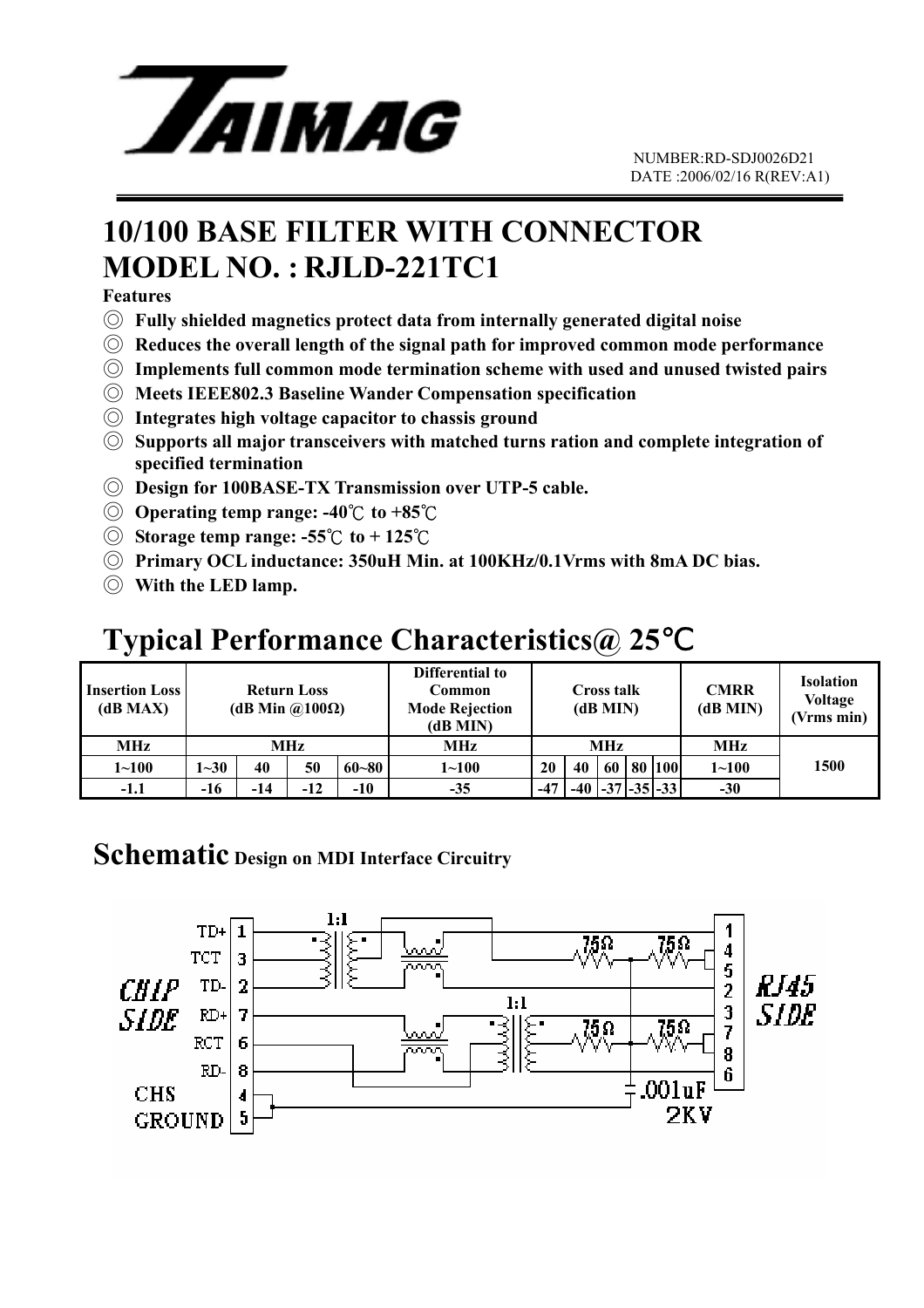

## **MODEL NO. : RJLD-221TC1**

**Dimension:** mm TOLERANCE:±0.15 (unless otherwise specified)





COMPONENT SIDE OF BOARD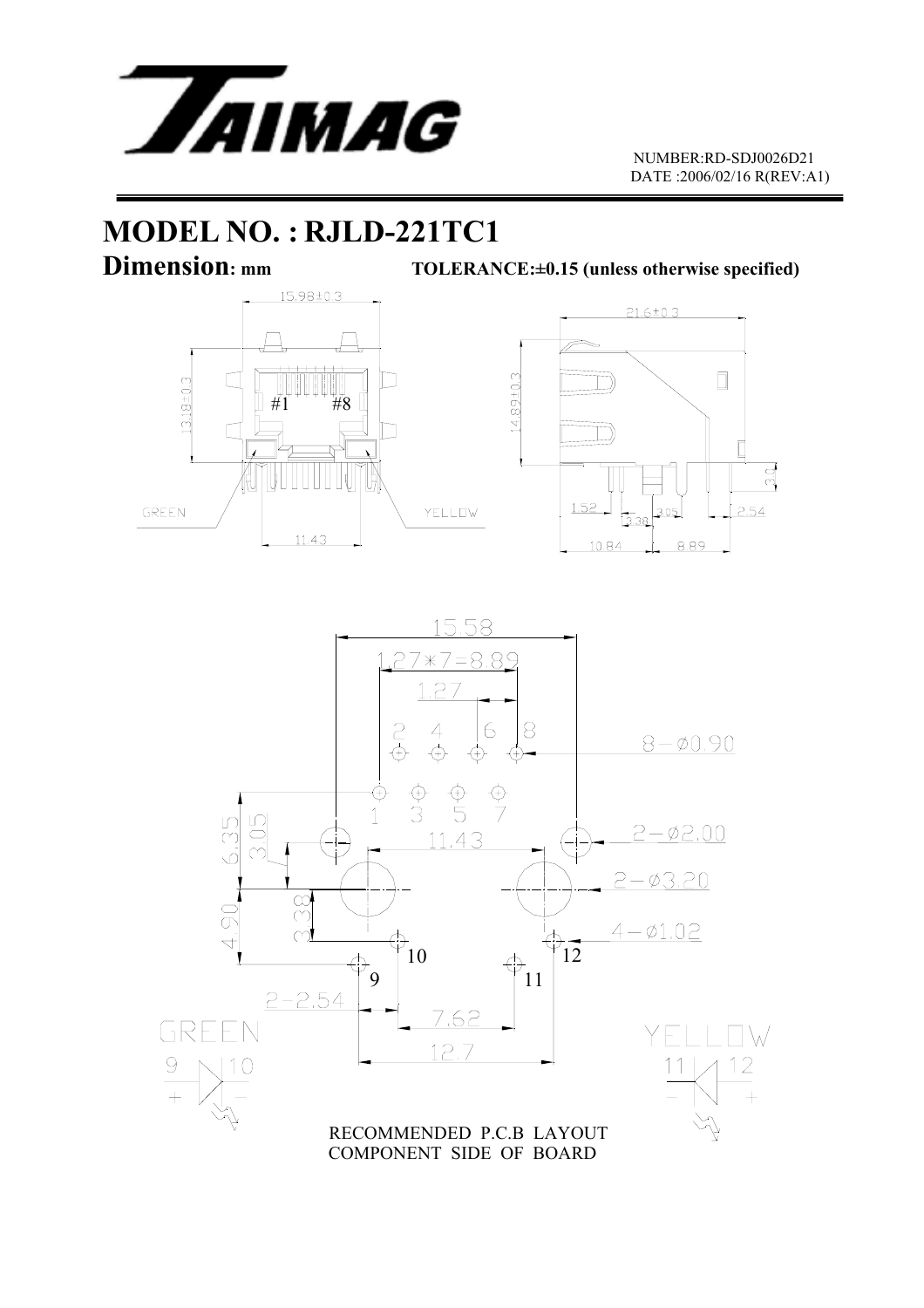

# **MODEL NO. : RJLD-221TC1 Ordering Information**



### **Requirements**:

 **1. Design and Construction Product shall be of design, construction and physical dimensions specified on applicable product drawing.** 

#### **2. Materials and Finish**

- **A. Contact:**
- **RJ Contact : Phosphor Bronze, Thickness=0.30mm Finish :Contact Area : 6µ"min. Gold over 50µ"min. Nickel RJ Joint Contact : Brass, Thickness=0.3mm Finish : 80µ"min. Sn over 50µ"min. Nickel LED Joint Contact : Brass, Thickness=0.5mm Finish : 80µ"min. Sn over 50µ"min. Nickel B. Plastic Part : (1) Set Housing : Thermoplastic, PBT, Black UL FILE NO. : E107536 Manufacturer : SHIKONG SYNTHETIC FIBERS CORP. Grade : E202G30BK Flame Class : UL 94V-0 (2) Insert : Thermoplastic, PBT, Black UL FILE NO. : E107536 Manufacturer : SHIKONG SYNTHETIC FIBERS CORP. Grade : E202G30BK Flame Class : UL 94V-0 (3) Spacer : Thermoplastic, PBT, Black UL FILE NO. : E107536 Manufacturer : SHIKONG SYNTHETIC FIBERS CORP. Grade : E202G30BK Flame Class : UL 94V-0 C. Shield Material : Cartridge t=0.25mm 10µ"-20µ" Thick Nickel over Brass.**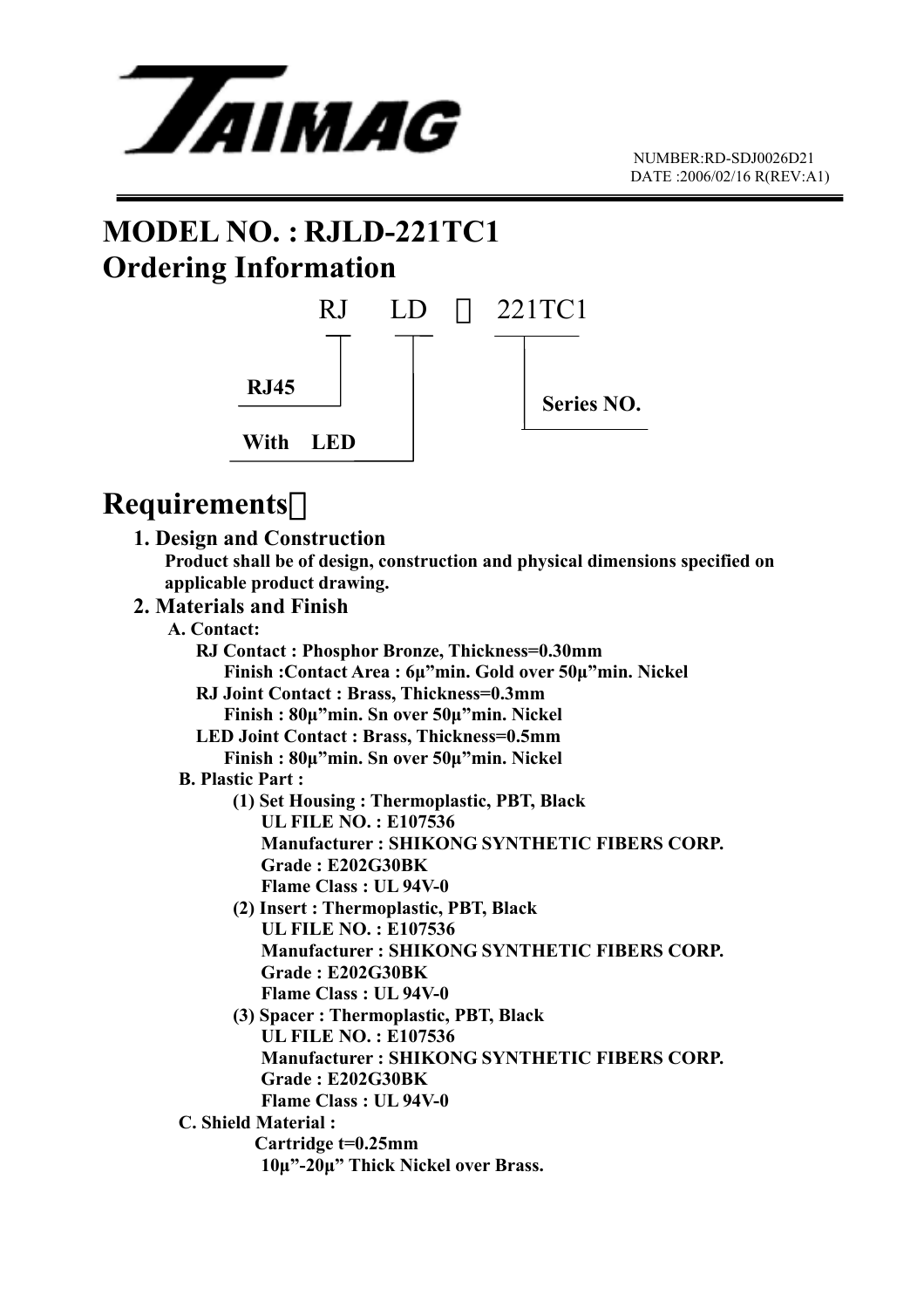

 NUMBER:RD-SDJ0026D21 DATE :2006/02/16 R(REV:A1)

### **MODEL NO. : RJLD-221TC1**

#### **D. LED Lamp**

- **(a) Lens Color : Transparent with color**
- **(b) Emitted Color : Green & Yellow**
- **(c) View Angle : 65**∘
- **(d) Wave Length : Green 565nm ; Yellow 585nm**
- **(e) Recommended operation current (IF)**:**20 mA**

#### **3. Ratings**

- (1) Voltage rating : 125 VAC
- (2) Current rating : 1.5A

#### **4.Durability :**

- (1)1000 cycles with no function damage for RJ-45 . Abnormalities shall be present after the test.
- (2)Low Level Contact Resistance : ∆R=30mΩ maximum (final)
- (3)The sample should be mounted in the tester and fully mated and unmated 500 times per hour at the rate of 25mm/min.EIA-364-09C.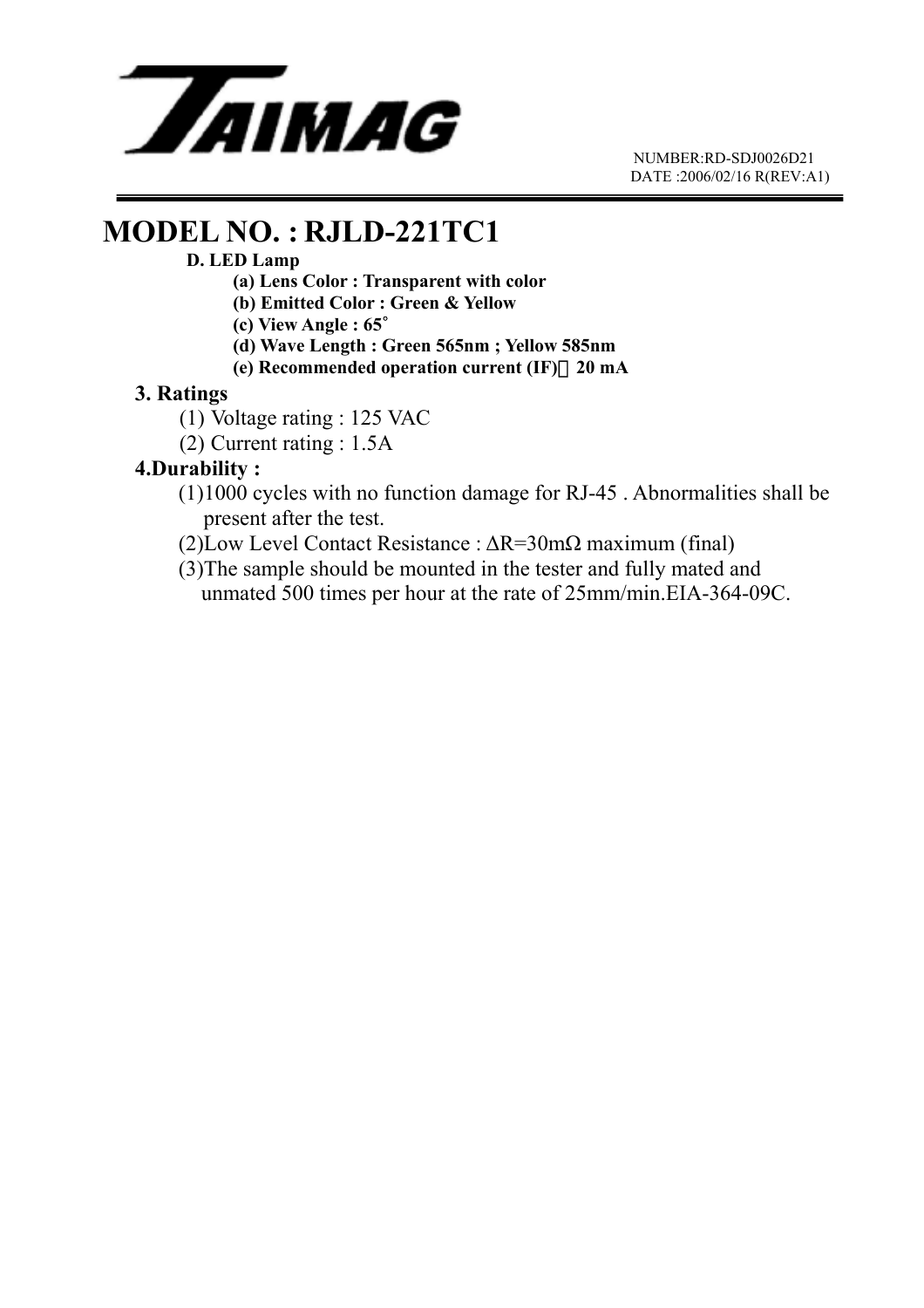

 NUMBER:RD-SDJ0026D21 DATE :2006/02/16 R(REV:A1)

## **Model NO.: RJLD-221TC1**

- **1. Unit weight :5.7 grams**
- **2. package : 100 pcs / tray / 0.61 kgms**
- **3. Carton : 1000 pcs / 10 layers of tray**
- **4. Gross weight : 6.6455 kgms**

### **Package drawing:**